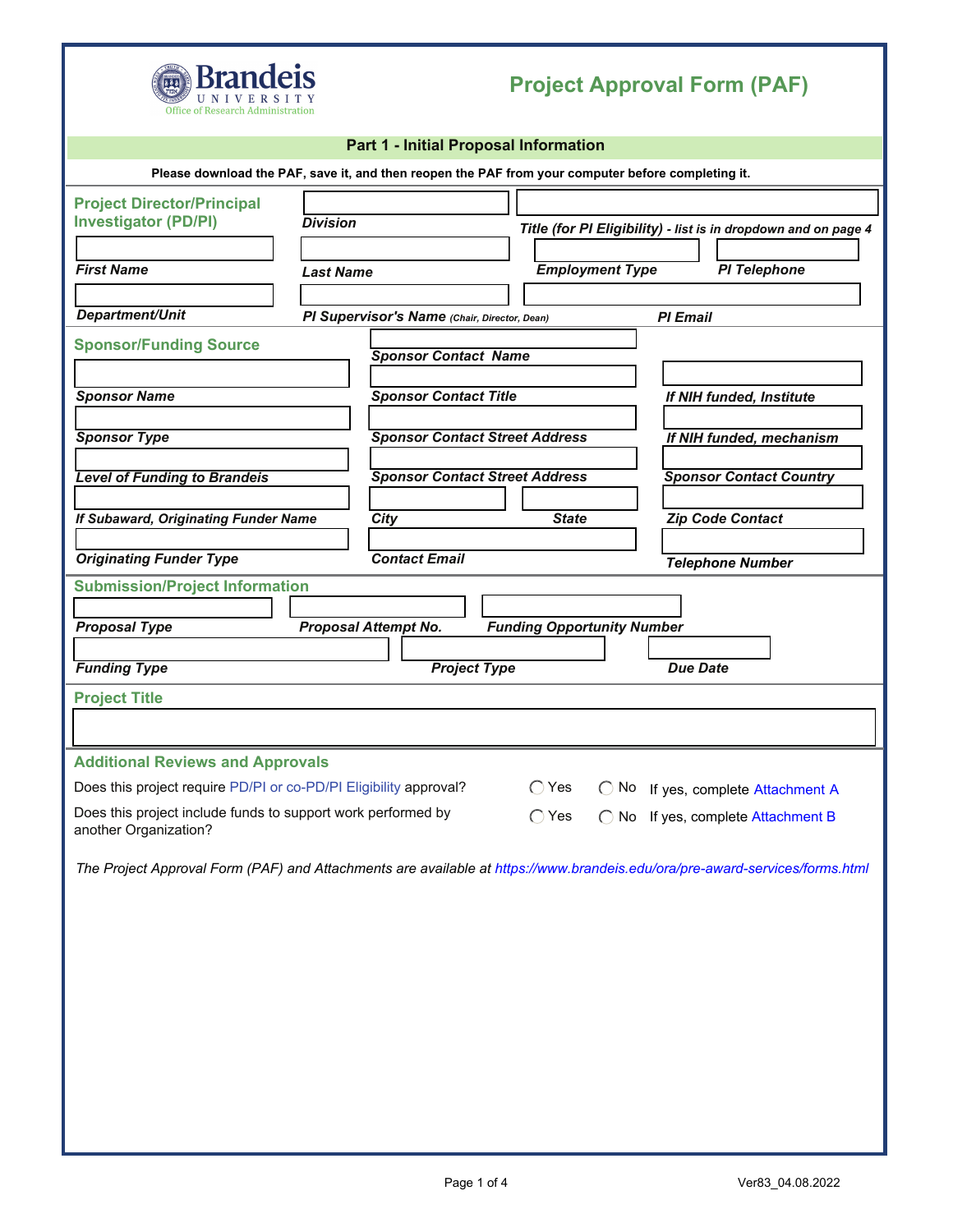

|                                     |                   |                | <b>Project Director/Principal Investigator (PD/PI)</b>                                                                      |                          |                                          |           |                |                               |  |
|-------------------------------------|-------------------|----------------|-----------------------------------------------------------------------------------------------------------------------------|--------------------------|------------------------------------------|-----------|----------------|-------------------------------|--|
|                                     |                   |                |                                                                                                                             |                          |                                          |           |                |                               |  |
| <b>First Name</b>                   |                   |                |                                                                                                                             | <b>Last Name</b>         |                                          |           |                |                               |  |
|                                     |                   |                |                                                                                                                             |                          |                                          |           |                |                               |  |
| <b>Project Title</b>                |                   |                |                                                                                                                             |                          |                                          |           |                |                               |  |
| <b>Funds Requested from Sponsor</b> |                   |                |                                                                                                                             |                          |                                          |           |                |                               |  |
| <b>Budget Period</b>                | <b>Start Date</b> | End Date       | <b>Direct Cost</b>                                                                                                          | F&A Rate                 | F&A Base Amount                          |           | F&A Cost       | <b>Total Cost</b>             |  |
| $\mathbf{1}$                        |                   |                |                                                                                                                             | 0.00%                    |                                          |           | \$0            | \$0                           |  |
| 2                                   |                   |                |                                                                                                                             | 0.00%                    |                                          |           | \$0            | \$0                           |  |
| 3                                   |                   |                |                                                                                                                             | 0.00%                    |                                          |           | \$0            | \$0                           |  |
| $\overline{4}$                      |                   |                |                                                                                                                             | 0.00%                    |                                          |           | \$0            | \$0                           |  |
| 5                                   |                   |                |                                                                                                                             | 0.00%                    |                                          |           | \$0            | \$0                           |  |
|                                     | Total             |                | \$0                                                                                                                         |                          |                                          |           | \$0            | \$0                           |  |
| <b>Compliance Information</b>       |                   |                |                                                                                                                             |                          |                                          |           |                |                               |  |
|                                     |                   |                |                                                                                                                             |                          |                                          |           |                |                               |  |
| Human Subjects?                     |                   | $\bigcirc$ Yes | $\bigcap$ No                                                                                                                | <b>IRB Protocol No.:</b> |                                          |           | Approval Date: |                               |  |
|                                     |                   |                |                                                                                                                             |                          | Is this an NIH supported clinical trial? |           | $\bigcap$ Yes  | $\bigcap$ No                  |  |
| Vertebrate Animals?                 |                   | $\bigcirc$ Yes | $\odot$ No                                                                                                                  |                          | IACUC Protocol No.:                      |           | Approval Date: |                               |  |
|                                     |                   |                | Recombinant or viral DNA, select agents or toxins, infectious agents, biohazardous agents or human blood, blood products or |                          |                                          |           |                |                               |  |
| food-borne pathogens?               |                   |                |                                                                                                                             | $\bigcap$ Yes            | $\bigcirc$ No                            |           |                |                               |  |
|                                     |                   |                |                                                                                                                             |                          | IBC Protocol No.:                        |           |                | Approval Date:                |  |
|                                     |                   |                | Check if project involves: Radiation. Please contact the Radiation Safety Officer @ radsafety@brandeis.edu.                 |                          |                                          |           |                |                               |  |
|                                     |                   |                | Radioactive Materials. Please contact the Radiation Safety Office @ radsafety@brandeis.edu.                                 |                          |                                          |           |                |                               |  |
|                                     |                   |                | Lasers and/or laser-equipped instruments. Please contact lasersafety@brandeis.edu.                                          |                          |                                          |           |                |                               |  |
|                                     |                   |                | <b>Additional Reviews and Approvals</b>                                                                                     |                          |                                          |           |                |                               |  |
|                                     |                   |                | Does this project include other Brandeis Key Personnel?                                                                     |                          | $\overline{\bigcap}$ Yes                 | $\cap$ No |                | If yes, complete Attachment C |  |
|                                     |                   |                | Does this project require an F&A Exception?                                                                                 |                          | $\cap$ Yes                               | $\cap$ No |                | If yes, complete Attachment D |  |
|                                     |                   |                | Does this project include Committed Cost Sharing?                                                                           |                          | $\cap$ Yes                               | $\cap$ No |                | If yes, complete Attachment E |  |
| requiring additional approvals?     |                   |                | Does this project have Special Costs associated with it                                                                     |                          | $\sqrt{ }$ Yes                           | (No       |                | If yes, complete Attachment F |  |

*The Project Approval Form (PAF) and Attachments are available at<https://www.brandeis.edu/ora/pre-award-services/forms.html>*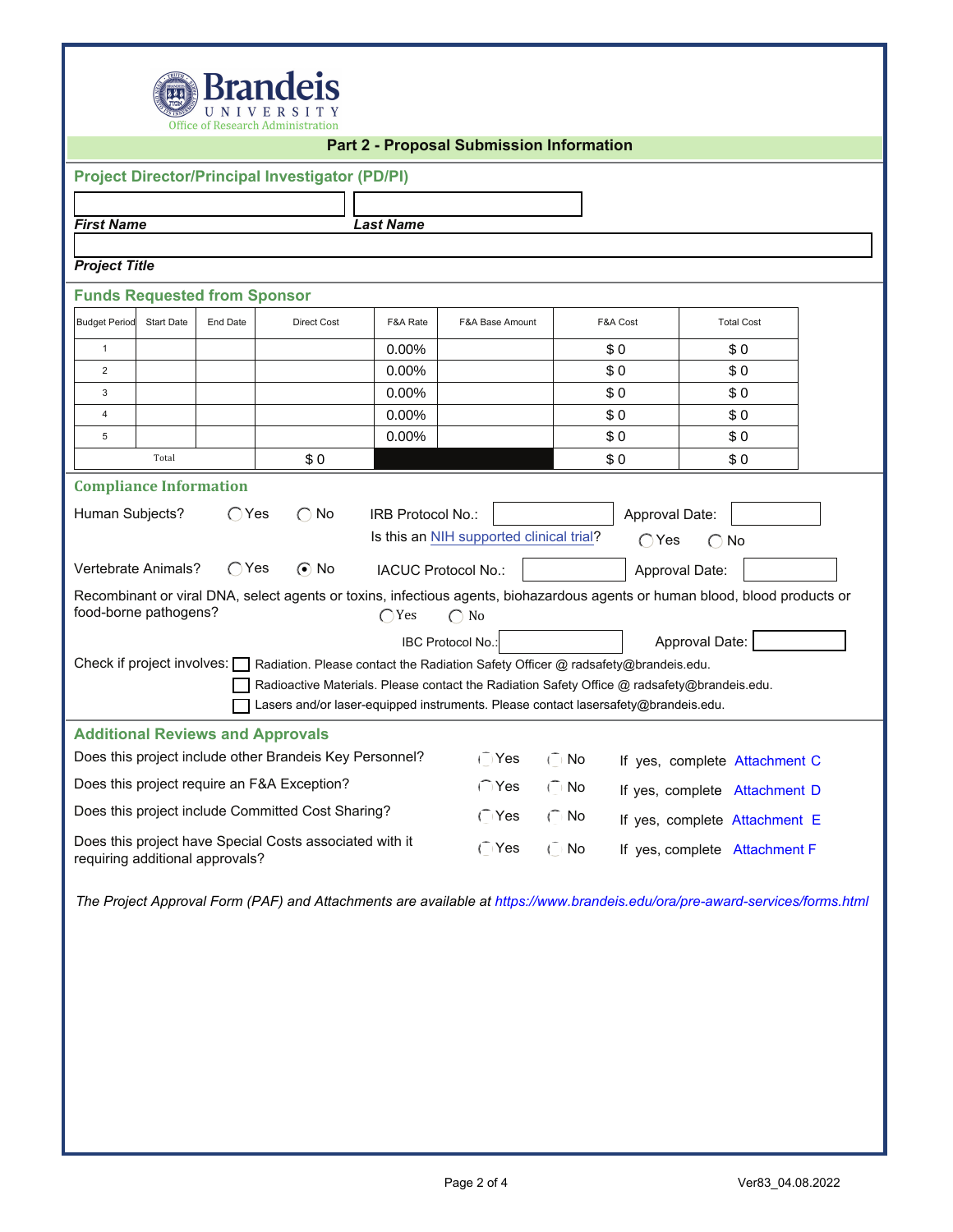| <b>Brandeis</b> |                    |  |  |  |  |  |
|-----------------|--------------------|--|--|--|--|--|
|                 | <i></i> UNIVERSITY |  |  |  |  |  |

|                                                                                                                                                                                                                                                                                                                                                                                                                                                                                                                                 | <b>Office of Research Administration</b>                                                         |   |                                |                                   |             |                                                        |   |                      |   |                                                                                                                                |  |
|---------------------------------------------------------------------------------------------------------------------------------------------------------------------------------------------------------------------------------------------------------------------------------------------------------------------------------------------------------------------------------------------------------------------------------------------------------------------------------------------------------------------------------|--------------------------------------------------------------------------------------------------|---|--------------------------------|-----------------------------------|-------------|--------------------------------------------------------|---|----------------------|---|--------------------------------------------------------------------------------------------------------------------------------|--|
| <b>Project Director/Principal Investigator (PD/PI)</b>                                                                                                                                                                                                                                                                                                                                                                                                                                                                          |                                                                                                  |   |                                |                                   |             |                                                        |   |                      |   |                                                                                                                                |  |
|                                                                                                                                                                                                                                                                                                                                                                                                                                                                                                                                 |                                                                                                  |   |                                |                                   |             |                                                        |   |                      |   |                                                                                                                                |  |
| <b>First Name</b>                                                                                                                                                                                                                                                                                                                                                                                                                                                                                                               |                                                                                                  |   |                                | <b>Last Name</b>                  |             |                                                        |   |                      |   |                                                                                                                                |  |
| <b>Project Title</b>                                                                                                                                                                                                                                                                                                                                                                                                                                                                                                            |                                                                                                  |   |                                |                                   |             |                                                        |   |                      |   |                                                                                                                                |  |
| <b>Proposed PD/PI Effort</b>                                                                                                                                                                                                                                                                                                                                                                                                                                                                                                    |                                                                                                  |   |                                |                                   |             |                                                        |   |                      |   |                                                                                                                                |  |
|                                                                                                                                                                                                                                                                                                                                                                                                                                                                                                                                 |                                                                                                  |   | <b>Effort in Person Months</b> |                                   |             |                                                        |   | Effort as Percentage |   |                                                                                                                                |  |
|                                                                                                                                                                                                                                                                                                                                                                                                                                                                                                                                 |                                                                                                  |   | <b>Budget Period</b>           |                                   |             | <b>Budget Period</b>                                   |   |                      |   |                                                                                                                                |  |
|                                                                                                                                                                                                                                                                                                                                                                                                                                                                                                                                 | 1                                                                                                | 2 | 3<br>4                         | 5                                 |             | $\mathbf{1}$                                           | 2 | 3                    | 4 | 5                                                                                                                              |  |
| Calendar                                                                                                                                                                                                                                                                                                                                                                                                                                                                                                                        |                                                                                                  |   |                                |                                   | or          |                                                        |   |                      |   |                                                                                                                                |  |
| Academic                                                                                                                                                                                                                                                                                                                                                                                                                                                                                                                        |                                                                                                  |   |                                |                                   |             |                                                        |   |                      |   |                                                                                                                                |  |
| Summer                                                                                                                                                                                                                                                                                                                                                                                                                                                                                                                          |                                                                                                  |   |                                |                                   |             |                                                        |   |                      |   |                                                                                                                                |  |
| <b>Financial Conflict of Interest</b>                                                                                                                                                                                                                                                                                                                                                                                                                                                                                           |                                                                                                  |   |                                |                                   |             |                                                        |   |                      |   |                                                                                                                                |  |
| (found at https://www.brandeis.edu/ora/financial-conflicts/sfi.html) and MUST check the box below indicating that the<br>report has been completed and submitted.                                                                                                                                                                                                                                                                                                                                                               | Yes, I certify that I have completed the Significant Financial Interest Report for this project. |   |                                |                                   |             |                                                        |   |                      |   |                                                                                                                                |  |
| • I agree to accept responsibility for the scientific/programmatic conduct and fiscal management of this project and to comply<br>with all applicable institutional policies.<br>properly justified. The salaries requested for all Brandeis personnel are based on actual Institutional Base Salary.<br>• I am not debarred or suspended from doing business with the federal government.<br>• The information I have submitted within this application is true, complete and accurate to the best of my knowledge. Any false, |                                                                                                  |   |                                |                                   |             |                                                        |   |                      |   | The project costs requested in this application are necessary and sufficient to perform the activities described and have been |  |
| fictitious, or fraudulent statements or claims may subject me to criminal, civil, or administrative penalties.                                                                                                                                                                                                                                                                                                                                                                                                                  |                                                                                                  |   |                                |                                   |             |                                                        |   |                      |   |                                                                                                                                |  |
|                                                                                                                                                                                                                                                                                                                                                                                                                                                                                                                                 |                                                                                                  |   |                                |                                   |             |                                                        |   |                      |   |                                                                                                                                |  |
|                                                                                                                                                                                                                                                                                                                                                                                                                                                                                                                                 |                                                                                                  |   |                                |                                   |             |                                                        |   |                      |   |                                                                                                                                |  |
| <b>PD/PI Signature</b>                                                                                                                                                                                                                                                                                                                                                                                                                                                                                                          |                                                                                                  |   |                                |                                   | <b>Date</b> |                                                        |   |                      |   |                                                                                                                                |  |
|                                                                                                                                                                                                                                                                                                                                                                                                                                                                                                                                 | <b>PD/PI Supervisor</b>                                                                          |   |                                |                                   |             | <b>Supervisor Signature (Chair, Director, or Dean)</b> |   | <b>Name</b>          |   | <b>Date</b>                                                                                                                    |  |
|                                                                                                                                                                                                                                                                                                                                                                                                                                                                                                                                 |                                                                                                  |   |                                |                                   |             |                                                        |   |                      |   |                                                                                                                                |  |
|                                                                                                                                                                                                                                                                                                                                                                                                                                                                                                                                 | Co-PD/PI signature or                                                                            |   |                                | Co-PI/PD Signature, if applicable |             |                                                        |   | <b>Name</b>          |   | <b>Date</b>                                                                                                                    |  |
|                                                                                                                                                                                                                                                                                                                                                                                                                                                                                                                                 | <b>Additional Approvals,</b><br>if necessary                                                     |   |                                |                                   |             | <b>Additional Approval Signature, if applicable</b>    |   | <b>Name</b>          |   | <b>Date</b>                                                                                                                    |  |
|                                                                                                                                                                                                                                                                                                                                                                                                                                                                                                                                 |                                                                                                  |   |                                |                                   |             | <b>Additional Approval Signature, if applicable</b>    |   | <b>Name</b>          |   | <b>Date</b>                                                                                                                    |  |
| <b>Approvals</b><br>I confirm that the proposal referenced on this form, including the scope of work, budget, and collaborative arrangements,<br>complies with applicable institutional policies and has been approved for submission.<br><b>Office of Research Administration</b>                                                                                                                                                                                                                                              |                                                                                                  |   | <b>ORA Signature</b>           |                                   |             |                                                        |   |                      |   | <b>Date Proposal Submitted</b>                                                                                                 |  |